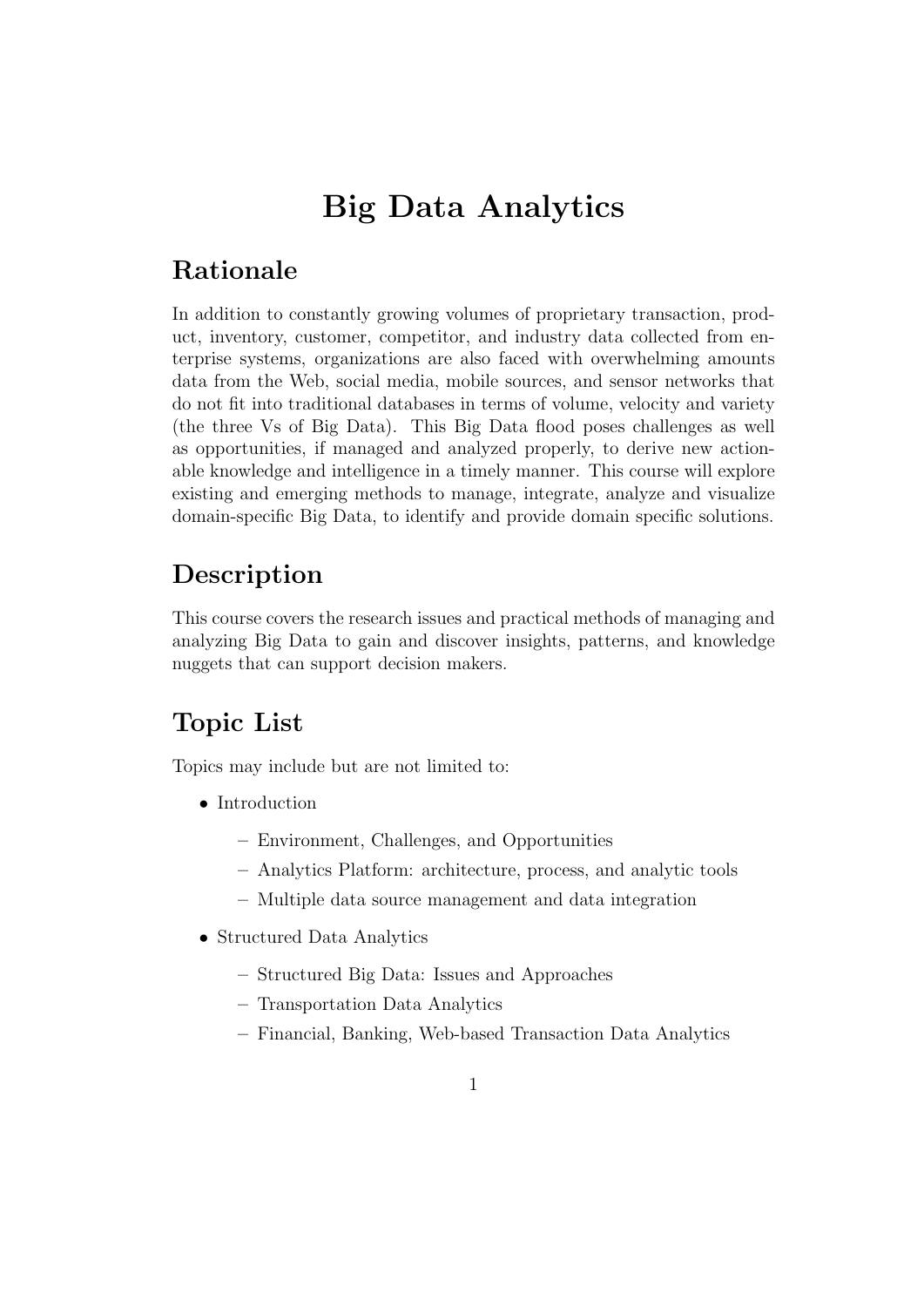- Semi/Unstructured Data Analytics
	- Textual Data Analytics
	- Social Media Data Analytics
	- Short Text Classification/Clustering
	- Real-time Big Data Processing
- Media Data Analytics
	- Fundamentals of Image/Video Data Analytics
	- Cultural Analytics and Visualization
	- Statistical Inference and Real-time Classification
- Network and Graph Data Analytics
	- Social Network/Graph Data Analytics
	- Semantic Web and Linked Data Analytics
- Societal Impacts on Big Data Analytics
	- Security and Privance Issues
	- Accountability Issues: Open Government Data

### Learning Goals

- To expose students to Big Data as a scientific or engineering problem. Students will be guided to focus on a particular domain specific area, identify research challenges or application utilities, and present existing and/or innovative methods and algorithms to design a solution. Students are expected to submit a conference paper and/or a demonstration paper to a conference related to Big Data Analytics by the end of this seminar, in collaboration with the faculty member(s). A series of student presentations are expected at the end of the semester.